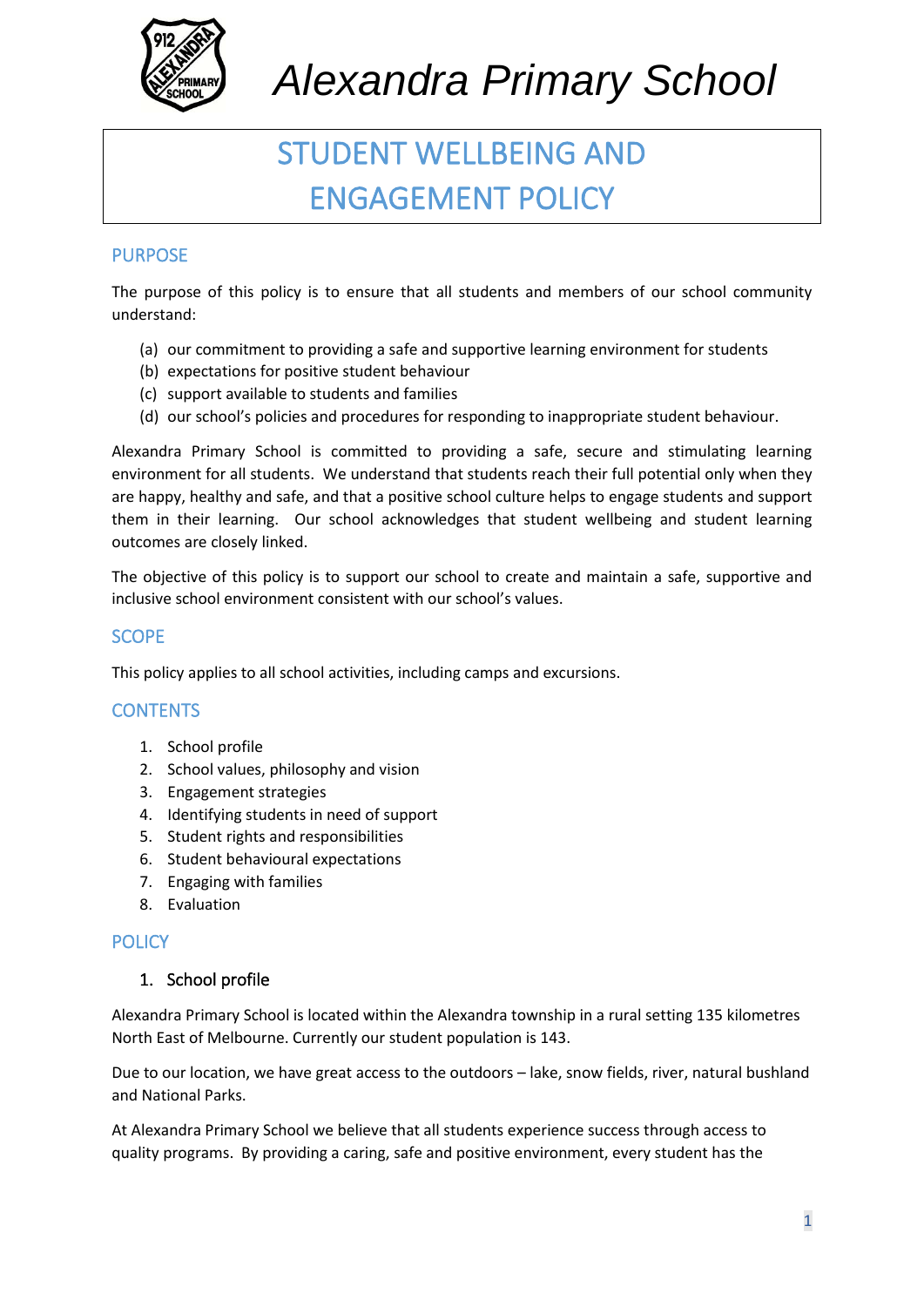

opportunity to reach their potential and make a worthwhile contribution to their community. Our aim is to build a learning community that challenges and supports young minds.

Our core school values of Respect, Care, Integrity and Achieve underpin our school and are commonly known and used across the school. There is a common understanding of each value's meaning and their implementation is consistent across the school community. A Student Wellbeing Coordinator position was introduced to support the school community in sustaining good practice.

Great emphasis is placed on caring for our students, staff and caregivers by:

- ◆ Providing an environment that is safe and secure.
- Equal opportunity for all members of the school community.
- A cooperative environment where students can share the responsibility for their own learning, behaviour and health.
- Providing an extensive transition program across all Grade levels but particularly for Prep and Grade 6 students.
- Developing life skills such as responsibility, communication, independence, empathy and character building.
- Extending students to reach their individual potential by encouraging, recognising and rewarding achievement and effort.
- Providing Professional Development strong collegiality.
- Providing communication to the wider school community to encourage involvement and support.

Our classes are dynamic and interesting with a wide variety of educational possibilities for each child. Our teachers provide an exciting and engaging curriculum that caters for the individual needs of each child in their class. Individual programs are in place for students at risk.

Our specialist program currently consists of Health and Physical Education, The Arts and The Languages – Japanese. To actively support these curriculum areas, the following enrichment programs are provided: Life Education, Swimming, sequential Outdoor Education Program, Interschool Sport, Cross Country Skiing, School Concert, Health and Human Relations, School Council, Perceptual Motor Program (PMP), Cultural Visits, and Parent Education Programs.

#### **Facilities**

We have a new building, built in 2020, which includes 2 new classrooms, a large open senior library, therapy room, resource room and staff toilets. This is as well as our 5 classrooms already in existence. We have a large Multi-Purpose Room, junior library and art room. Our school technology consists of class sets of Chrome Books provided by the school.

We have two large grassed ovals with a fitness track and 4 modular playground areas. We have large asphalt and synthetic turf areas, a basketball court and netball court. Another feature of our grounds is our extensive Sustainable Garden and chook pen.

Alexandra Primary School prides itself on being a vital, active member of the Alexandra and surrounding communities. These strong links have been built up between the school and its wider community over a number of years. Parents and Community members are valued, and are active in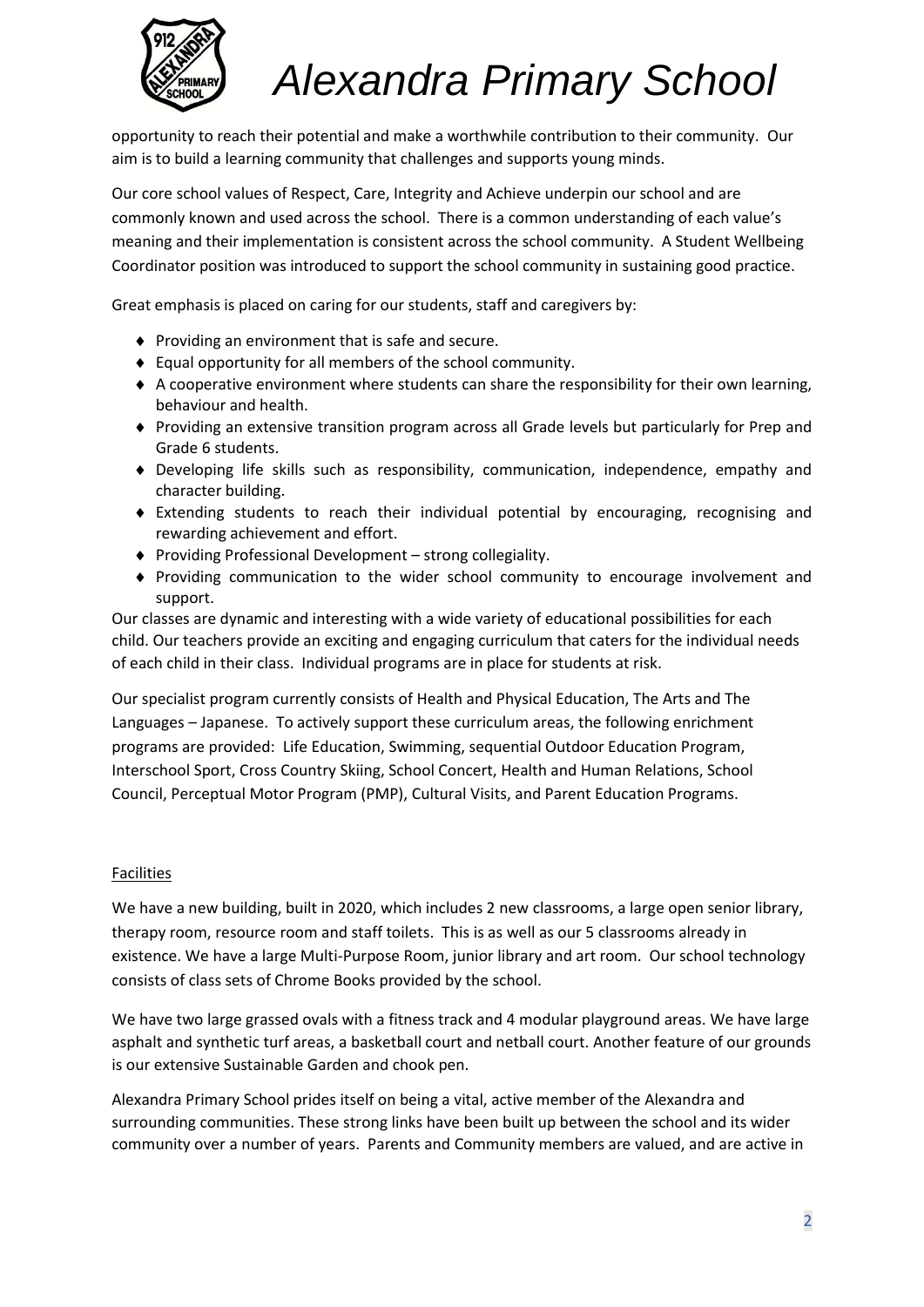

a number of our programs including support with our educational programs, raising funds, conducting social events and assisting with projects around the school.

There is a strong partnership between parents and staff. We value parent participation in school activities, support in the Learning environment and participation in school bodies such as Parents' Group and School Council and in classroom activities, sport helpers and working bees. Our Parents' Group are proactive and manage projects and fund raising efforts for the benefit of the students and community, contributing towards building a positive school culture.

Alexandra Primary School is a vital part of the local and district school community. As a member of the Cathedral Cluster of schools, children are given the opportunity to mix with students from other local schools, participating in Athletics, Swimming and Cross Country running as well as other cluster wide programs.

## 2. School values, philosophy and vision

Alexandra Primary School's purpose is to provide a stimulating environment that allows students to achieve their full potential. Our values - Respect, Care, Integrity and Achieve - underpin our school and how all members of the school community should conduct themselves:

- **Integrity**  in all of our actions being honest, fair and responsible
- **Respect**  by treating ourselves and others fairly and with care.
- **Care** consideration and regard for self, others and the environment.
- **Achieve**  in striving to achieve one's personal best in all that they do.

Alexandra Primary School strives to provide a friendly, caring and safe environment. Our school is based on the four School Values, Restorative Justice Practice principles and is committed to developing a school environment that:

- Maximises learning, personal growth and wellbeing for all students.
- Creates a stimulating and supportive environment for all teachers.
- Assists, informs and involves all parents.
- Is welcoming and engaging.
- Creates a positive school culture with a focus on relationships and establishes a learning community with diverse opportunities.
- Builds a safe and supportive school environment where students feel safe and supported with high teacher expectations and fair and respectful whole school behaviour management systems
- Expects positive, supportive and respected relationships that value diversity where teachers know their students,
- Encourage students to take responsibility and provide multiple opportunities for parents/carers to play an active part in the life of the school.
- Encourages student participation by providing all students with opportunities to contribute and provide feedback resulting in feeling valued and empowered.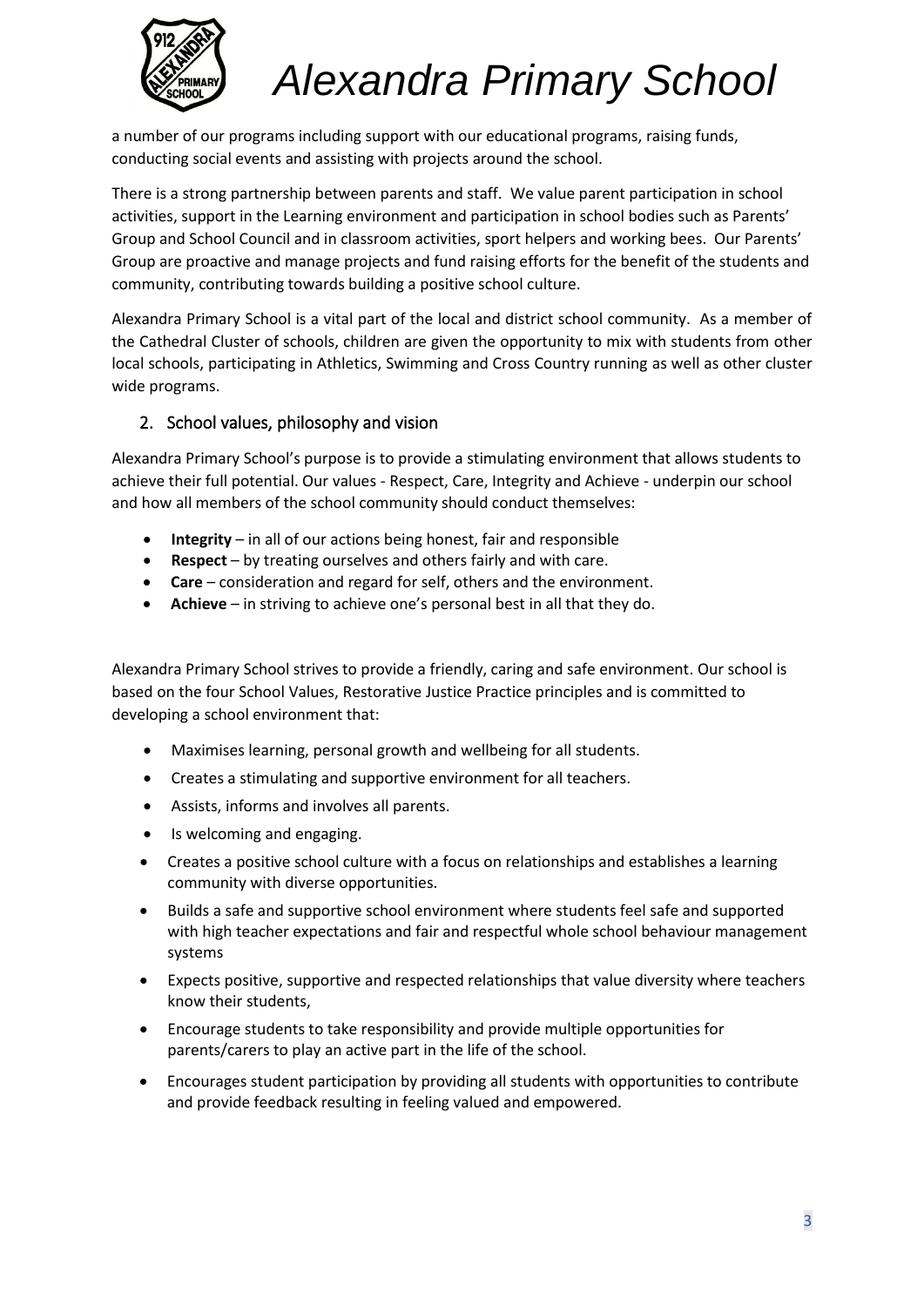

We do this through:

#### **1. The Curriculum**

- Rigorous emphasis on Literacy and Numeracy programs across the whole school to ensure students have the necessary academic skills to access broader learning.
- Offering a Specialist program which enables students' opportunities to diversify.
- Extensive development of ICT. We use a range of technology with Chrome Books and PC's to ensure students can utilise and are up to date with the latest technology.

#### **2. Organisation**

- Our day is divided into a timetable which maximises productive learning time in the morning and allows for dedicated 2hr English blocks and 1 hour Mathematics blocks.
- Classrooms utilise a consistent management plan for all students which has been agreed on and is replicated in the yard.

#### **3. Support Personnel**

- A Student Wellbeing Coordinator is employed.
- The non-teaching Leadership team assume shared responsibility for all intervention actions not manageable at classroom level.
- We have access to a SSSO (social worker) for secondary consultations.
- Educational Support (ES) staff are employed for students funded through the Disabilities and Impairments program.

#### **4. Support Programs/Measures**

- Parent Support Group Meetings
- Individual Behaviour/Learning plans (where applicable)
- Lunch time activities operated by Staff
- An Outdoor Education Program run across our Grade 2 -6 classes
- Individual counselling/management of students with the SSSO
- Liaison with Community Support Workers, Child First, DHS-where applicable and appropriate
- Monitoring and support of students academically and emotionally by classroom teachers as well as Leadership personnel
- Supervised library/indoor play program for students requiring yard support.
- Diligent tracking of attendance with calls home, some students conveyed to school for the short term, regular newsletter articles re the importance of school attendance
- Student Representative Council
- Policies to respond to Bullying and Equal Opportunity

#### 3. Engagement strategies

Alexandra Primary School has developed a range of strategies to promote engagement, positive behaviour and respectful relationships for all students in our school. We acknowledge that some students may need extra social, emotional or educational support at school, and that the needs of students will change over time as they grow and learn.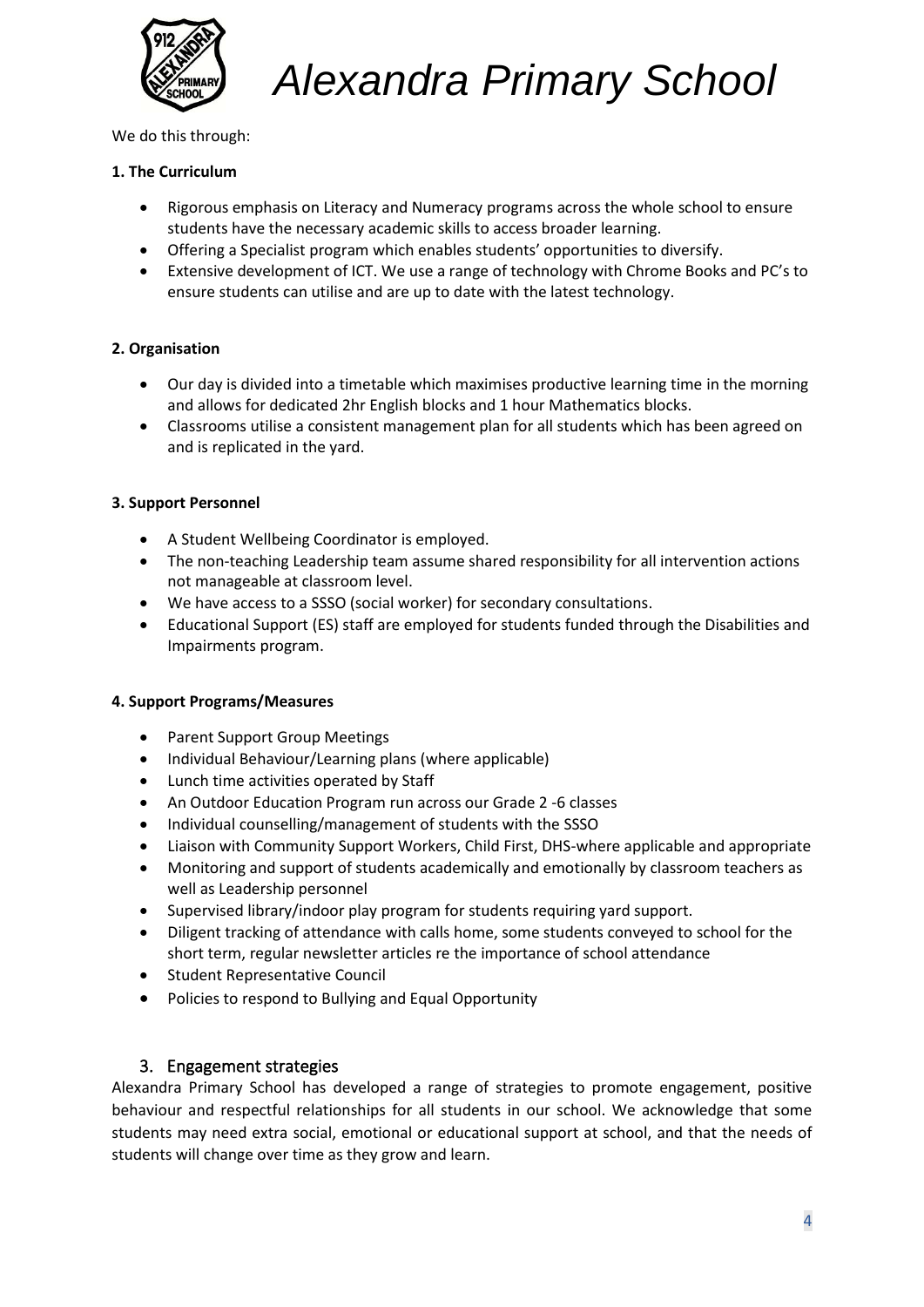

A summary of the universal (whole of school), targeted (year group specific) and individual engagement strategies used by our school is included below:

#### Universal

- high and consistent expectations of all staff, students and parents and carers
- prioritise positive relationships between staff and students, recognising the fundamental role this plays in building and sustaining student wellbeing
- creating a culture that is inclusive, engaging and supportive
- welcoming all parents/carers and being responsive to them as partners in learning
- analysing and being responsive to a range of school data such as attendance, Attitudes to School Survey, parent survey data, student management data and school level assessment data
- teachers at Alexandra Primary School use an Resilience, Rights and Respectful Relationships instructional framework to ensure an explicit, common and shared model of instruction to ensure that evidenced-based, high yield teaching practices are incorporated into all lessons
- teachers at Alexandra Primary school adopt a broad range of teaching and assessment approaches to effectively respond to the diverse learning styles, strengths and needs of our students and follow the standards set by the Victorian Institute of Teaching
- our school's Statement of Values are incorporated into our curriculum and promoted to students, staff and parents so that they are shared and celebrated as the foundation of our school community
- carefully planned transition programs to support students moving into different stages of their schooling
- positive behaviour and student achievement is acknowledged in the classroom, and formally in school assemblies and communication to parents
- monitor student attendance and implement attendance improvement strategies at a wholeschool, cohort and individual level
- students have the opportunity to contribute to and provide feedback on decisions about school operations through the Student Representative Council. Students are also encouraged to speak with their teachers, the Wellbeing Coordinator and Principal whenever they have any questions or concerns.
- create opportunities for cross—age connections amongst students through school plays, athletics, music programs and peer support programs
- All students are welcome to self-refer to the Student Wellbeing Coordinator, and Principal if they would like to discuss a particular issue or feel as though they may need support of any kind. We are proud to have an 'open door' policy where students and staff are partners in learning
- we engage in school wide positive behaviour support with our staff and students, which includes programs such as:
	- o Respectful Relationships
	- o Safe Schools
- programs, incursions and excursions developed to address issue specific behaviour (i.e. anger management programs)
- opportunities for student inclusion (i.e. sports teams, clubs, recess and lunchtime activities)
- buddy programs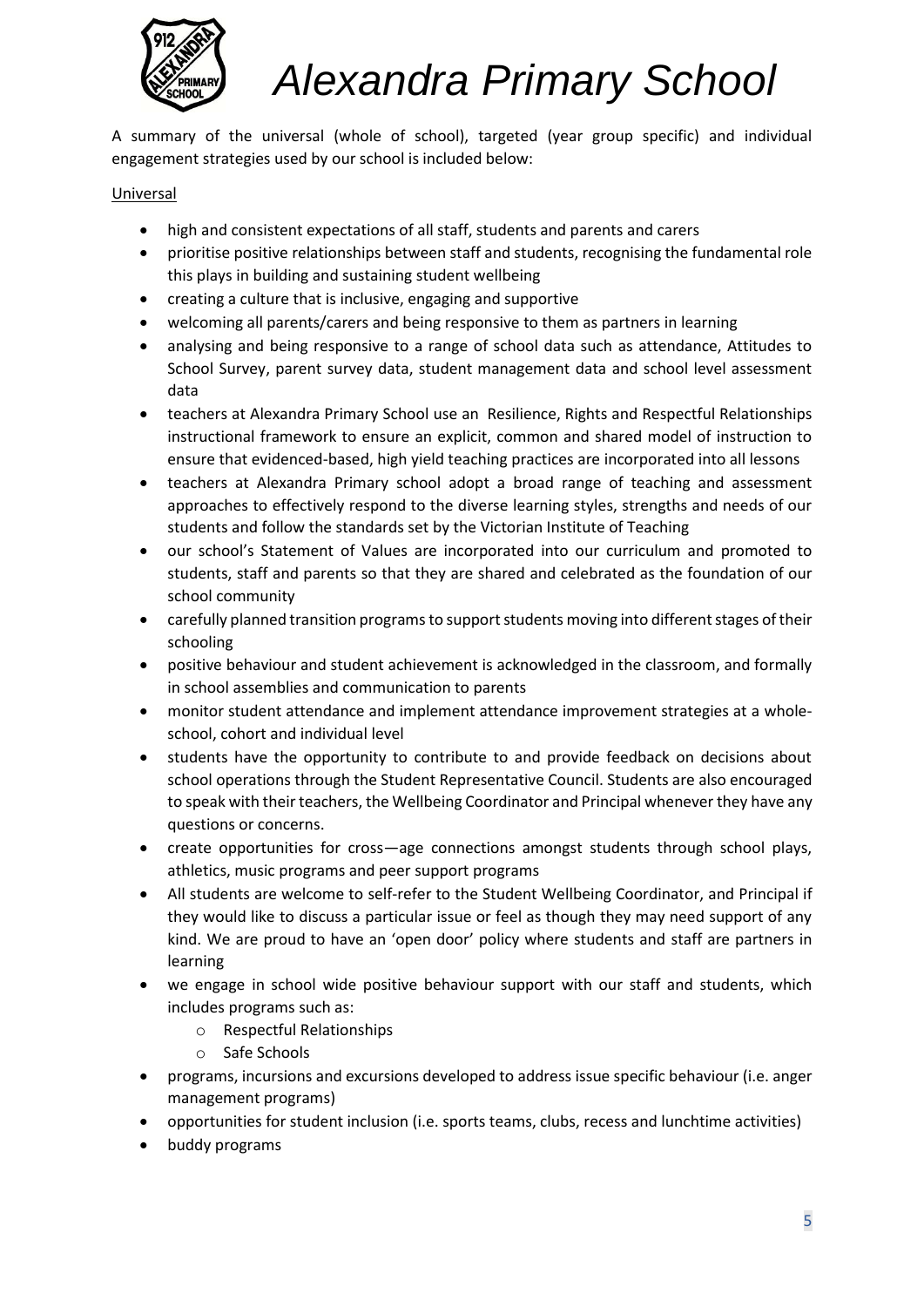

### Targeted

- Alexandra Primary School has a Student Wellbeing Coordinator, who monitors the health and wellbeing of students, and acts as a point of contact for students who may need additional support
- connect all Koorie students with a Koorie Engagement Support Officer
- all students in Out of Home Care will be appointed a Learning Mentor, have an Individual Learning Plan and a Student Support Group (SSG) and will be referred to Student Support Services for an Educational Needs Assessment
- All staff will undertake health promotion and social skills development in response to needs identified by student wellbeing data, classroom teachers or other school staff each year
- staff will apply a trauma-informed approach to working with students who have experienced trauma

#### Individual

Alexandra Primary School implements a range of strategies that support and promote individual engagement. These can include:

- building constructive relationships with students at risk or students who are vulnerable due to complex individual circumstances
- meeting with student and their parent/carer to talk about how best to help the student engage with school
- developing an Individual Learning Plan and/or a Behaviour Support Plan
- considering if any environmental changes need to be made, for example changing the classroom set up
- referring the student to:
	- o school-based wellbeing supports
	- o Student Support Services
	- $\circ$  Appropriate external supports such as council based youth and family services, other allied health professionals, headspace, child and adolescent mental health services or Child First
	- o Re-engagement programs such as Navigator

Where necessary the school will support the student's family to engage by:

- being responsive and sensitive to changes in the student's circumstances and health and wellbeing
- collaborating, where appropriate and with the support of the student and their family, with any external allied health professionals, services or agencies that are supporting the student
- monitoring individual student attendance and developing an Attendance Improvement Plans in collaboration with the student and their family
- running regular Student Support Group meetings for all students:
	- o with a disability
	- o in Out of Home Care
	- $\circ$  and with other complex needs that require ongoing support and monitoring.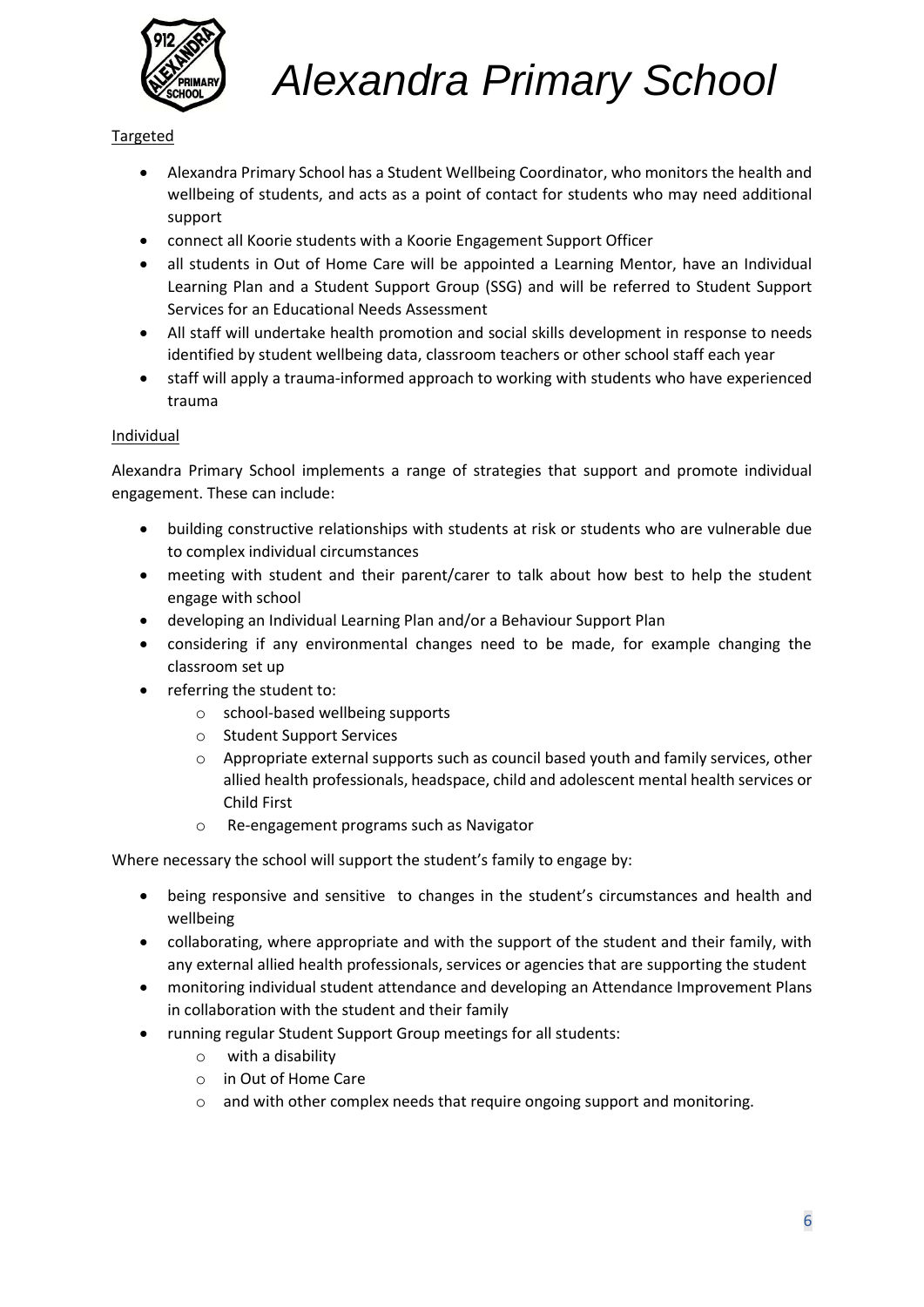

# 4. Identifying students in need of support

Alexandra Primary School is committed to providing the necessary support to ensure our students are supported intellectually, emotionally and socially. The Student Wellbeing team plays a significant role in developing and implementing strategies help identify students in need of support and enhance student wellbeing. Example School will utilise the following information and tools to identify students in need of extra emotional, social or educational support:

- personal, health and learning information gathered upon enrolment and while the student is enrolled
- attendance records
- academic performance
- observations by school staff such as changes in engagement, behaviour, self-care, social connectedness and motivation
- attendance, detention and suspension data
- engagement with families

## 5. Student rights and responsibilities

All members of our school community have a right to experience a safe and supportive school environment. We expect that all students, staff, parents and carers treat each other with respect and dignity. Our school's Statement of Values highlights the rights and responsibilities of members of our community.

Students have the right to:

- Feel safe at school
- Learn without interference from others. To work in a secure environment where, without intimidation, bullying (including cyber-bullying) or harassment
- Participate fully in the school's educational program
- Be treated with respect and in a fair and equitable manner

Students have the responsibility to:

- Participate fully in the school's educational program.
- Display positive behaviours that demonstrate respect for themselves, their peers, their teachers and all other members of the school community.
- Attend class prepared to learn and demonstrate respect for the rights of others, including the right to learn, by not interfering with the learning of others.
- Take care of their own, others and school property.
- Obey school rules and follow teacher instruction.
- Follow Alexandra Primary schools values of 'Respect, Care, Integrity and Achieve'
- Play within designated areas and remain in school grounds during school hours
- Keep our school clean by putting rubbish in the bins provided
- Speaking kindly and behaving appropriately to all individuals at Alexandra Primary School
- Take increasing control of their own learning by setting goals and managing resources to achieve these goals.
- Learn to control and own their actions and making strong appropriate choices
- Attend school on time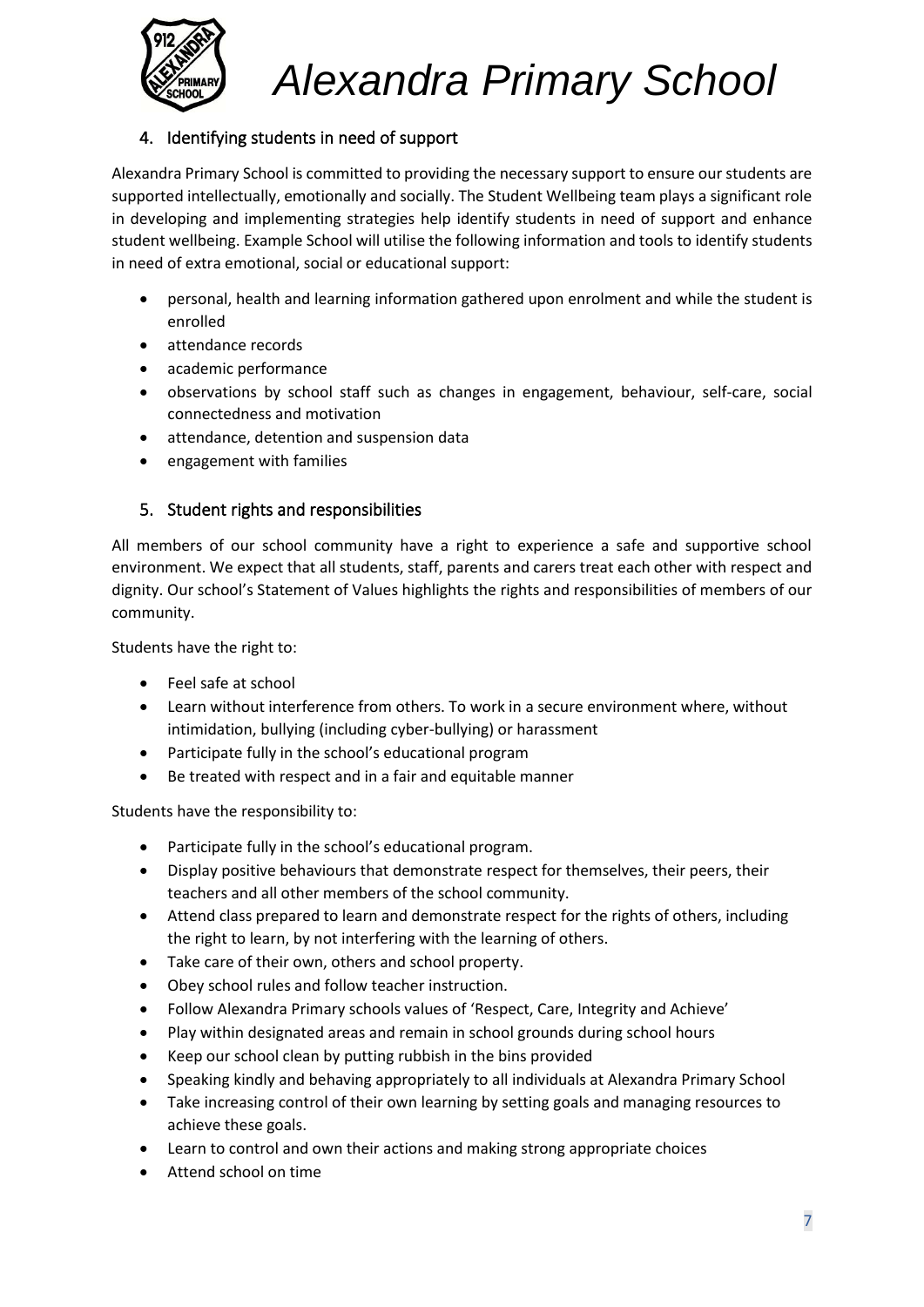

• Be an active member of the whole school community by leading and participating Students who may have a complaint or concern about something that has happened at school are encouraged to speak to their parents or carers and approach a trusted teacher or a member of the school leadership team.

Parents / Carers have the right to:

- Expect that their child will be educated in a safe and secure environment in which care, courtesy and respect for the rights of others are encouraged
- Be actively involved in their child's learning
- Be kept informed of their child's learning progress and behaviour at school
- Know the school is working to the best of its ability to ensure their child is getting a balanced education both socially and academically.
- Know their child is being encouraged to achieve their full potential.
- Know their child is valued and cared for
- Be treated respectfully by staff.

Parents / Carers have a responsibility to:

- Treat all members of the school community with respect, and support teachers in their maintenance of a safe, secure and productive teaching and learning environment.
- Promote positive outcomes for their child by taking an active interest in their child's educational progress and by modelling positive behaviours.
- Ensure their child's regular attendance
- Engage in regular and constructive communication with school staff regarding their child's learning.
- Support the school in maintaining a safe and respectful learning environment for all students.
- Support their child with homework
- Reinforce the school's values of Respect, Care, Integrity and Achieve

Teachers have a right to:

- Be able to teach in an orderly and cooperative environment
- Be treated with respect and in a fair and equitable manner free from harassment
- Be informed, within Privacy requirements, about matters relating to students that will affect the teaching and learning program for that student
- Be treated with respect by peers, students, parents and all other members of the school community
- Feel safe in the classroom and the playground
- Teach plan, test, deliver and assess students learning in a calm and controlled environment
- Work as an honest team member to enhance effective decision making

Teachers have a responsibility to:

- Display mutual respect to students, parents, other staff and members of the community.
- Ensure they are punctual and prepared for lessons.
- Create and maintain a safe and challenging learning environment.
- Use a range of teaching strategies and resources to engage students in effective learning.
- Fairly, reasonably and consistently, implement the engagement policy.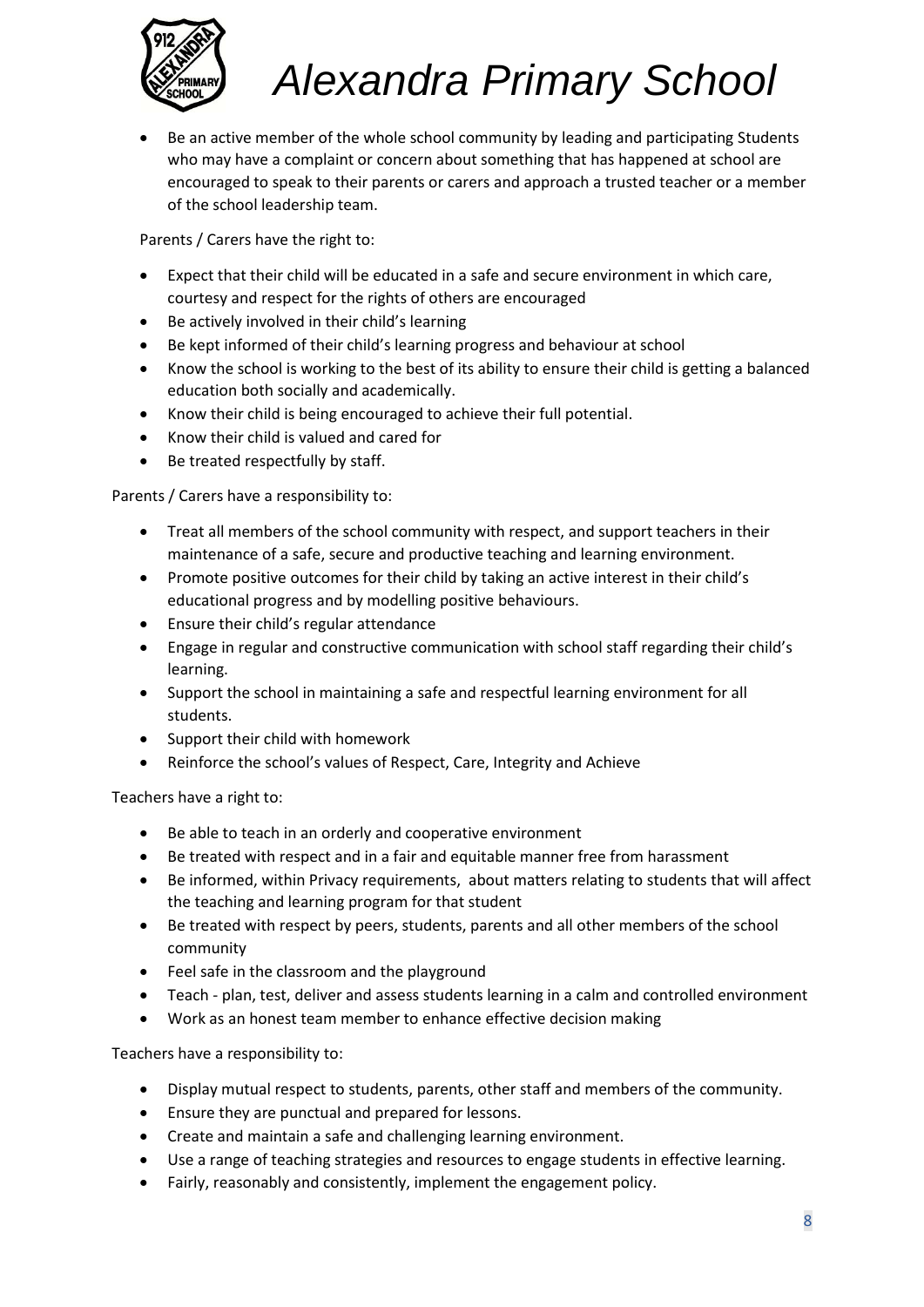

- Attend and contribute to relevant meetings
- Be in control of their actions
- Come to school on time, and be in the classroom on time.
- Know how students learn and how to teach them effectively

#### 6. Student behavioural expectations.

It is expected that all students will act in accordance with the School Values.

Each year the Parent Information Book will contain a copy of the School's Student Engagement & Wellbeing policy and Bullying policy.

It is expected that parents will support the school in implementing the discipline program.

It is expected that all students will behave in accordance with the Student Code of Conduct based on rights and responsibilities.

Teachers will implement the Behaviour Management Program consistently and fairly.

The School Values will form the basis of classroom rules.

Positive rewards for appropriate behaviour are an integral part of the Behaviour Management and Wellbeing Program.

All teachers share the responsibility of managing student behaviour according to School Values and therefore support the individual needs of all students.

*Vicky: This has come from the behaviour management policy from 2018, do you want this to be kept? I have updated it where I can.*

Behavioural expectations of students, staff and families are grounded in our school's Statement of Values. Student bullying behaviour will be responded to consistently with Alexandra Primary School's Bullying policy.

When a student acts in breach of the behaviour standards of our school community, Alexandra Primary School will institute a staged response, consistent with the Department's policies on behaviour, discipline and student wellbeing and engagement. Where appropriate, parents will be informed about the inappropriate behaviour and the disciplinary action taken by teachers and other school staff.

Our school considers, explores and implement positive and non-punitive interventions to support positive student behaviour before considering disciplinary measures such as detention, withdrawal of privileges or withdrawal from class.

Disciplinary measures may be used as part of a staged response to inappropriate behaviour in combination with other engagement and support strategies to ensure that factors that may have contributed to the student's behaviour are identified and addressed. Disciplinary measures at our school will be applied fairly and consistently. Students will always be provided with an opportunity to be heard.

Disciplinary measures that may be applied include: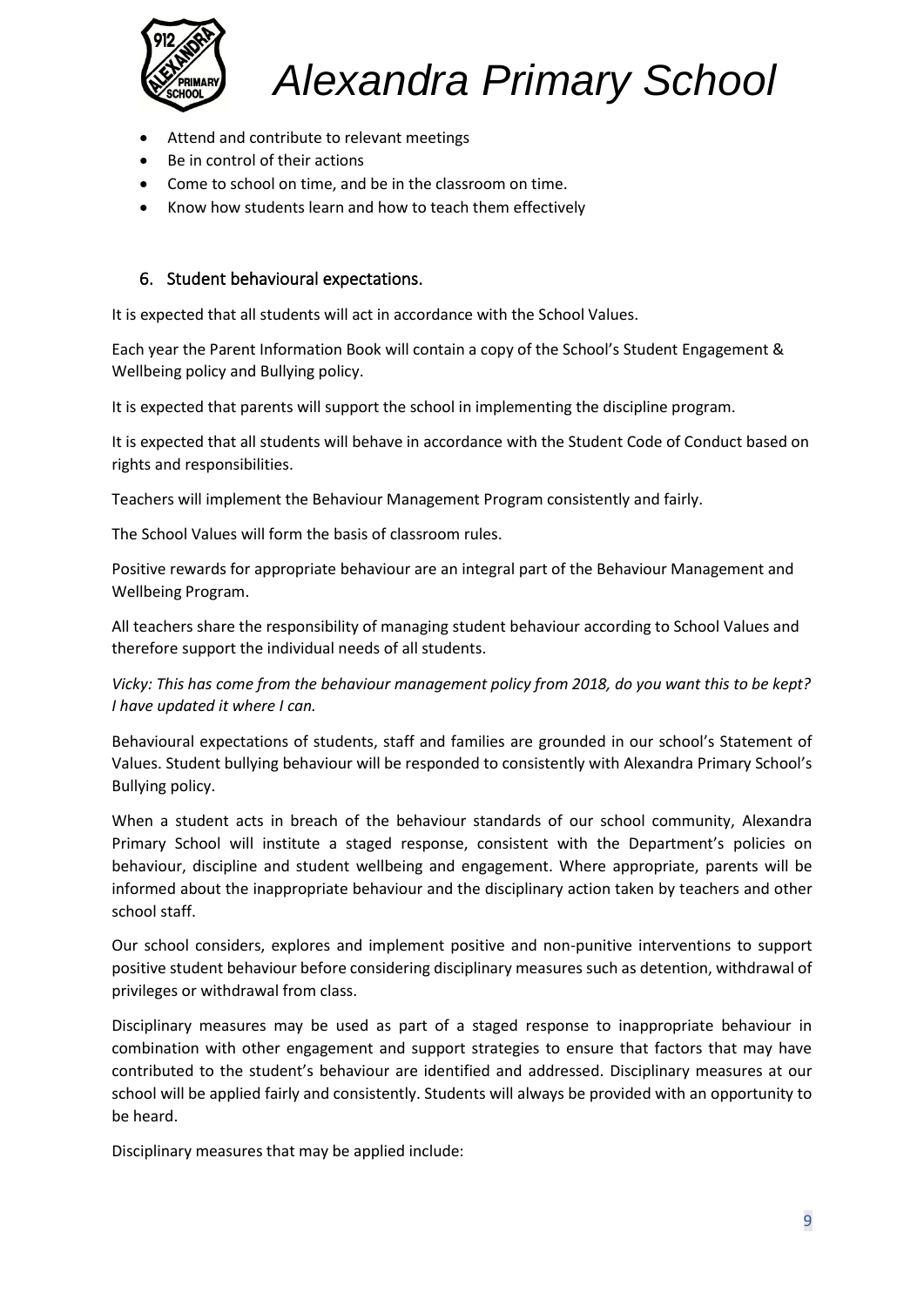

- Explaining to students that their behaviour is inappropriate
- teacher controlled consequences such as moving a student in a classroom or other reasonable and proportionate responses to misbehaviour
- withdrawal of privileges
- restorative practices
- behaviour support and intervention meetings
- suspension
- expulsion

Suspension, expulsion and restrictive interventions are measures of last resort and may only be used in situations consistent with Department policy, available at:

- <https://www2.education.vic.gov.au/pal/suspensions/policy>
- <https://www2.education.vic.gov.au/pal/expulsions/policy>
- <https://www2.education.vic.gov.au/pal/restraint-seclusion/policy>

In line with Ministerial Order 1125, no student aged 8 or younger will be expelled without the approval of the Secretary of the Department of Education and Training.

The Principal of Alexandra Primary School is responsible for ensuring all suspensions and expulsions are recorded on CASES21.

Corporal punishment is prohibited in our school and will not be used in any circumstance.

# 7. Engaging with families

Alexandra Primary School values the input of parents and carers, and we will strive to support families to engage in their child's learning and build their capacity as active learners. We aim to be partners in learning with parents and carers in our school community.

We work hard to create successful partnerships with parents and carers by:

- ensuring that all parents have access to our school policies and procedures, available on our school website
- maintaining an open, respectful line of communication between parents and staff, supported by our Communicating with School Staff policy.
- providing parent volunteer opportunities so that families can contribute to school activities
- involving families with homework and other curriculum-related activities
- involving families in school decision making
- coordinating resources and services from the community for families
- including families in Student Support Groups, and developing individual plans for students.